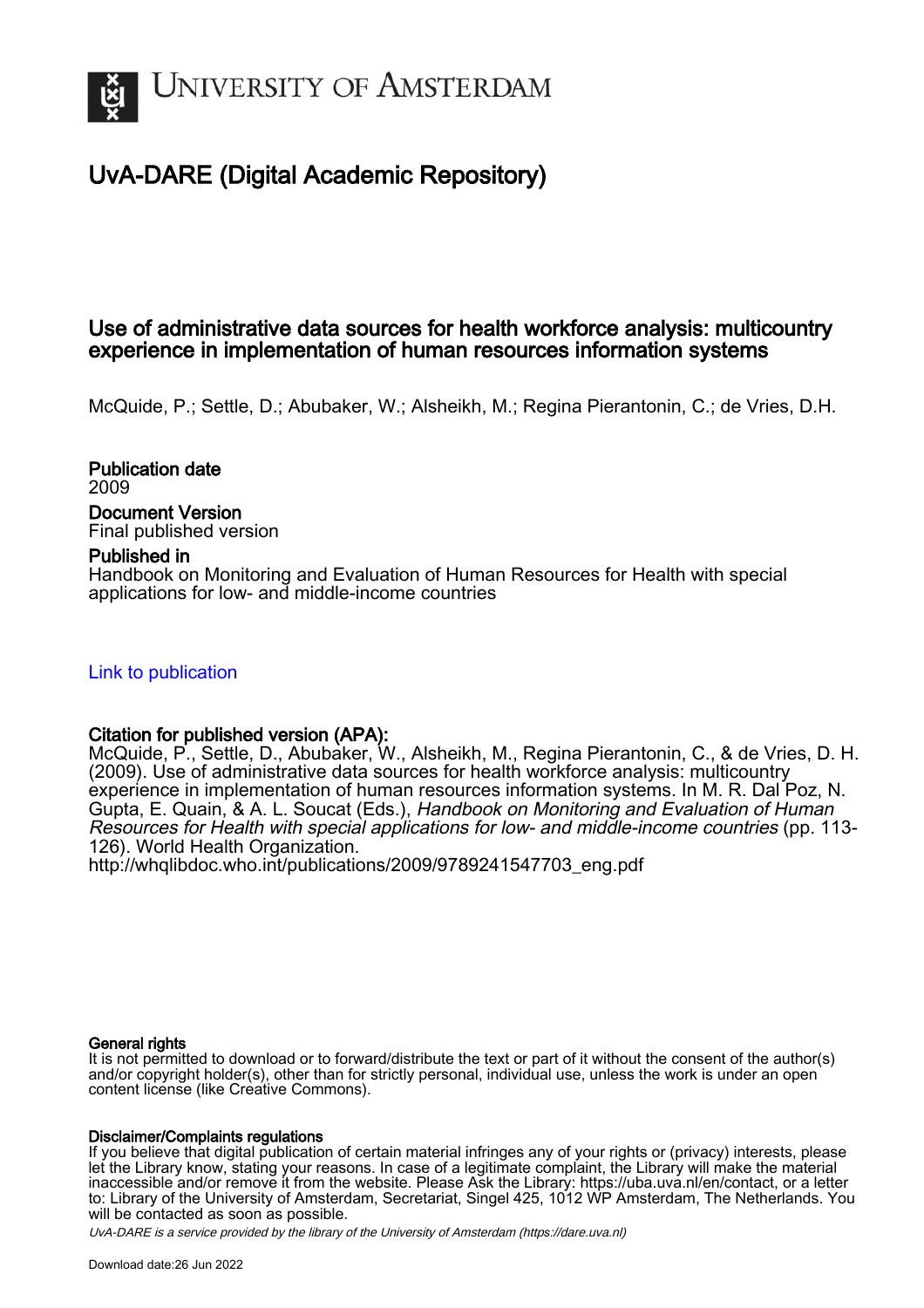**9**

# Use of administrative data sources for health workforce analysis: multicountry experience in implementation of human resources information systems

PAMELA MCQUIDE, DYKKI SETTLE, WALID ABUBAKER, GHANIM MUSTAFA ALSHEIKH, CÉLIA REGINA PIERANTONI, SHANNON TURLINGTON, DANNY DE VRIES

#### **9.1 Introduction**

The most efficient and immediate way to track changes to a health workforce is to use data from a routine administrative information system. Censuses and surveys, both population based and facility based, are key tools to provide an accurate snapshot of a country's health workforce, but must be fully reconducted periodically to look at a changing situation. As these tools are prohibitively expensive to implement on a regular basis, data from such sources should be considered as a basis (albeit an essential one) for complementing the national routine human resources information system (HRIS), which provides a continuous record of changes in the health workforce and serves as the timeliest source of information available. These systems are typically used by administrative organizations in the country, such as ministries of health, professional councils and professional associations, to qualify, manage and plan the health workforce. It is in the interest of these organizations to maintain updated and accurate information in the HRIS.

An HRIS can be as simple as a filing cabinet of paper personnel files or as complex as a multi-database system with the capacity to analyse workforce problems and assist in identifying possible solutions. The strength of an HRIS does not depend on technology but on its ability to be adapted to address current workforce issues and generate accurate and timely information. In most low- or middle-income countries HRIS data are routinely collected in paper form. While such a system can represent a functioning HRIS, there are often serious limitations to the use of these data. Although records representing a single role or individual can be located and accessed (with varying degrees of ease), often these records cannot be used efficiently because of the intensive effort involved in updating or aggregating data, difficulties linking data on an individual level across various records, and issues of data quality, such as incomplete records, timeliness and inconsistencies. As a result, decision-makers may not have access, in a timely and accurate fashion, to critical pieces of information necessary to developing an effective human resources for health (HRH) strategy. For example:

- How many physicians and nurses are being trained and in what specialties?
- How are health workers distributed across urban and rural areas?
- Why are health professionals leaving the health-care services industry?
- How many health professionals are currently not employed?

Understanding the answers to these and other key policy questions will help decision-makers effectively:

- $\bullet$  ensure a steady supply of trained health professionals;
- deploy human resources with the right skills to the right positions and places to meet health-care needs;
- retain health worker skills and experience in the country.

A mature, comprehensive HRIS links all human resources data from the time health professionals enter pre-service training to when they leave the health workforce. Using such a system, decision-makers can quickly find the answers they need to assess HRH problems, plan effective interventions and evaluate those interventions. If well designed, managed and maintained, HRIS data can provide a cost-effective yet extremely useful source of information with which to monitor and evaluate the impacts of changes in social policy at the national and subnational levels.

Country experience indicates that, while often less accurate than census or survey data, particularly in the initial phases, routine health data systems improve in accuracy over time (1). A well-functioning HRIS has an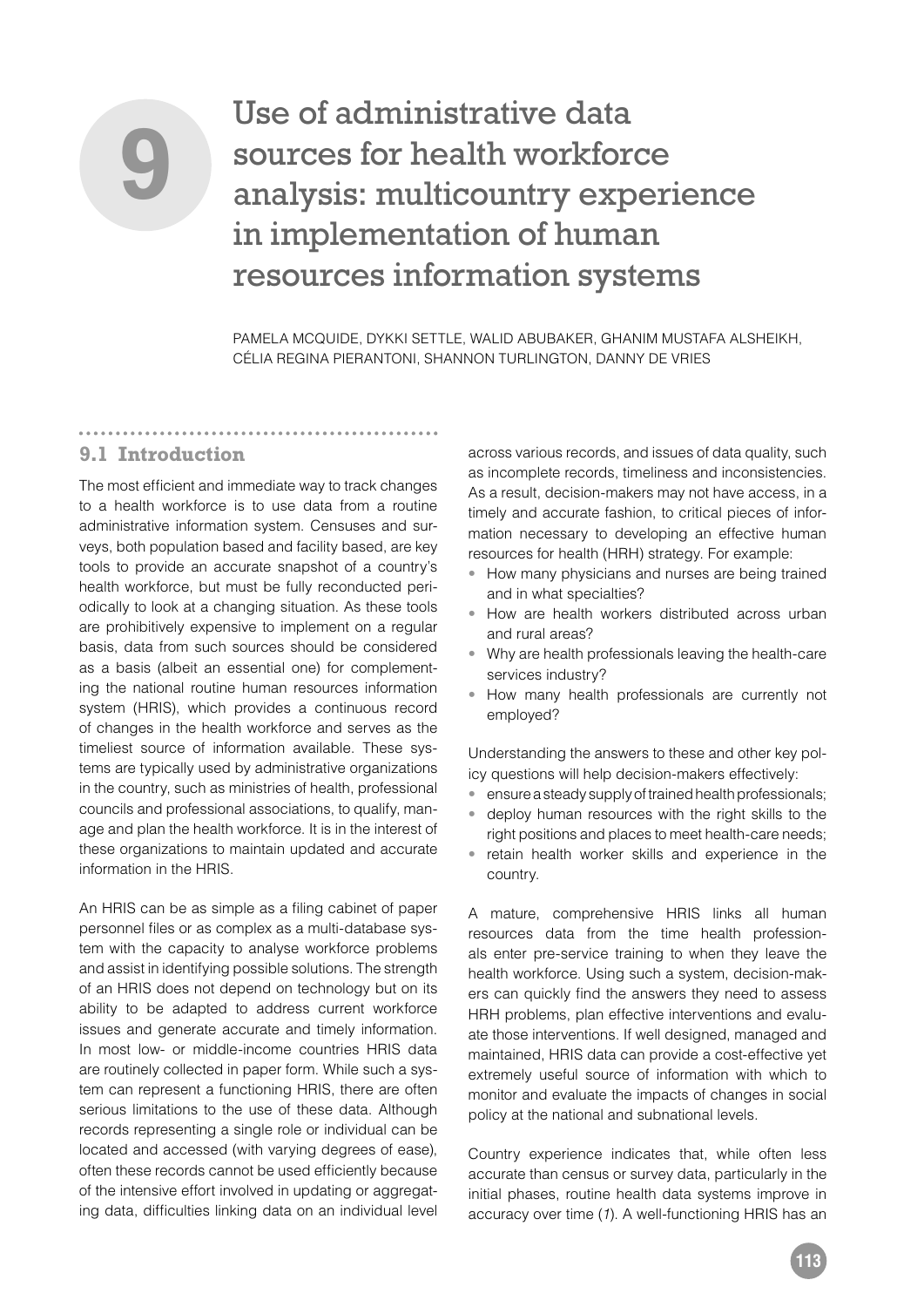advantage over a survey because it allows for ongoing monitoring of detailed information in large sample sizes, including subnational geographical analyses. In addition, it is longitudinal in nature with the capability to record health workforce dynamics. Continuous and current information on the same individual can be tracked over long periods of time at less cost per data point. Due to advances in computer technology, linking various administrative databases is easier, less expensive and more reliable than ever before (2).

At the same time, many low-income countries need to build capacity, both human and technical, in order to improve the use of HRIS data, including planning, software design, infrastructure support and management, as well as strategies for data use and strengthening. The implementation of a comprehensive country strategy should include the following underlying principles:

- a participatory approach that involves stakeholders from various ministries and sectors from the outset and increases the ownership of the system;
- an iterative development methodology that incorporates existing systems, tools and processes as much as possible to lower costs and speed up implementation;
- a mature software solution designed for the country context and to answer key HRH policy questions for that country;
- an emphasis on building capacity, ensuring sustainability and continuously improving the system through training and technical support;
- a continuous effort to train decision-makers to analyse and use the data that the HRIS provides to make sound HRH decisions.

In this chapter, an overview is provided of the essential elements and lessons learnt to date in the implementation of a comprehensive HRIS strengthening initiative. A series of critical stages in the development and strengthening of a complete HRIS is first discussed, followed by presentation of a number of case studies drawing on experiences in selected low- and middleincome countries.

## **9.2 Recommended first steps to develop a human resources information system**

The first and most important thing to keep in mind when developing an HRIS is that just as human resources are a building block of a health system (3), so the HRIS is a part of the comprehensive health information system. And just as every aspect of the health system (including facility- and community-based service delivery, availability of medical products, financing and governance) contributes to the success of health workers and health workers influence the functionality of the system, there is also a critical interdependence of the HRIS and the other components of the health information system. In a mature and comprehensive health information system, the HRIS will be the authoritative source of HRH data for each of the other building blocks. This underscores the critical nature of the HRIS to the integrity and success of the whole health system.

Ideally, the HRIS development and strengthening process comprises five key stages using a participatory approach (Figure 9.1). First, a stakeholder leadership group is established, or a national task force involving all key stakeholders and led by the ministry of health, and the key HRH policy questions are identified. Next, HRIS technical staff conduct a needs assessment to focus on the current infrastructure (for example existing networks, Internet connectivity, software) and data already being collected by the different ministries, councils and other organizations. After the questions and infrastructure are agreed upon by the stakeholder group, HRIS software solutions should be customized to answer the key health workforce policy and management questions for a respective country. The end result could either be a step solution or a mature (multiple component) system able to support managers and decision-makers in their efforts to effectively use and analyse data for informed and confident decision-making. At the stage of data use, attention is paid to how data are actually used for decision-making. Throughout the process, sustainability and continuous improvement of the HRIS can be ensured through training and building of capacity in the country team to independently support, use and improve the system into the future.

#### **9.2.1 Building a stakeholder leadership group**

A key to the success of implementing an HRIS is the ability to respond to in-country needs. Developing a leadership group of all the essential stakeholders that produce and use HRH information assists in developing a country-focused HRIS. This group will initiate, lead and monitor all subsequent activities in HRIS strengthening. The stakeholder leadership group empowers stakeholders to develop an HRIS that meets their needs, ensures ownership of the system and builds the necessary capacity to support, use and improve the HRIS. Another benefit of including the key stakeholders is that it opens communication channels between groups of individuals that typically do not meet together, thereby facilitating collaboration and sharing of data across groups.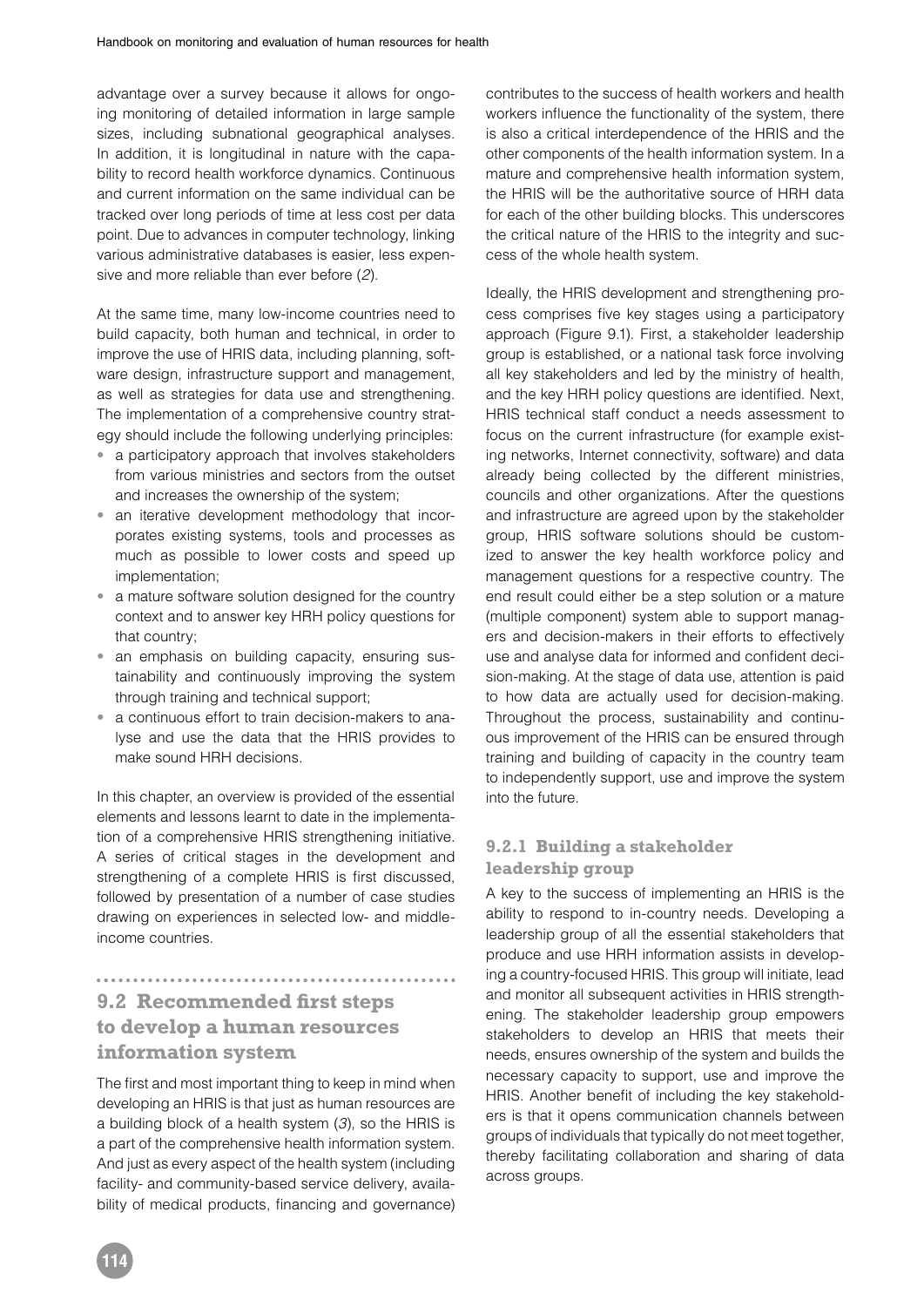**Figure 9.1 Framework for institutionalizing a human resources information system**



Source: Capacity Project (1).

The stakeholder leadership group should include experts in health workforce planning and production, and in information systems. The outcome of the first meeting should be the terms of reference for the group (such as its leadership, membership, accountability, mission, function and duties) and the principles of operation for the meetings (such as the equality of all members, the need to hear from all participants and the need to reach consensus for decisions to occur).

After deciding on the terms of reference and principles of operations, the group is ready to begin defining the key HRH questions that need to be answered and the indicators that will be used to monitor the status of the health workforce via the HRIS, and considering issues pertaining to data confidentiality, ownership and policies for data sharing. It is critical that the country identifies and owns these questions to ensure the success and usability of their HRIS. Once the stakeholder group identifies these questions, the group will continue to meet regularly to provide direction for the infrastructure development, programming, data inputting, report development and use of data for decision-making. It is particularly important that issues of data confidentiality and data ownership are addressed from the onset since these are not typical considerations with a paperbased system and could have serious consequences if safeguards are not considered and instituted from the very beginning.

Many stakeholders are involved. Ministries, licensing and registration or certification bodies, private sector organizations and other stakeholders must work together to develop a mature and complete HRIS that tracks health professionals from the time they enter training until they leave the health workforce. Depending upon the scope of the HRIS development, there may be a need for employees of facility-based service delivery points to be included in the stakeholder leadership group to ensure that individual-level data remain accurate and that they have access to necessary information (for example, direct salary deposits into their bank account). At every juncture, the most important outcome is that ownership of the HRIS is being built and capacity is being developed.

#### **9.2.2 Infrastructure development**

Despite the momentum that is often generated by the stakeholder leadership group, experience suggests that no country is ever ready to deploy a complete and mature HRIS in the first instance. Strengthening the information system in planned steps provides quick gains without overwhelming the infrastructure needed to support the system. Data collectors and managers, technical support staff and decision-makers should receive training at each step, become comfortable with the new system and then take the next step when they are ready. In particular, training should occur in updating new information at each stage of the workforce life span (for example pre-service training, new deployment, redeployment, migration, retirement, death).

Improvements to existing information technology infrastructure can generally be implemented quickly and often result in increased efficiency and productivity.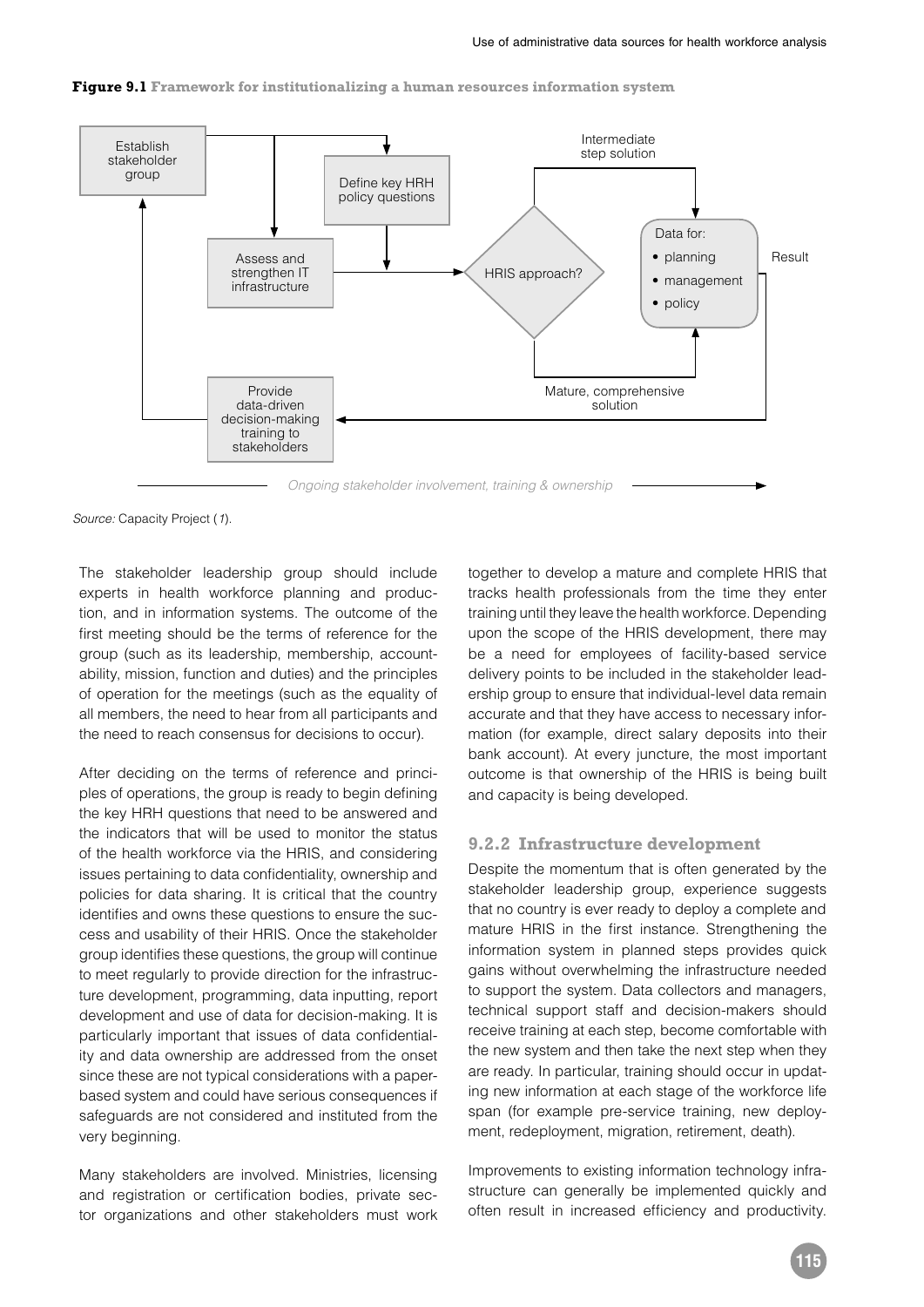Proposed infrastructure improvements should be based on a technical assessment and consider lowcost solutions that can rapidly but significantly enhance existing systems and processes. Recommended improvements might include procuring computers for workers who need to enter or access data in the system, improving software applications and tools that are currently being used, increasing data storage capacity, upgrading network connections for transmitting data or expanding technical support services.

#### **9.2.3 HRIS development steps**

Depending on the current form, existing HRH information systems may be strengthened in iterative steps. A step solution is any interim solution for managing HRH data that is deployed while a mature system is being developed. Step solutions can be deployed to enable the ministry or another organization to quickly start entering and managing its HRH data. The data can then easily be migrated to the mature solution when it is available and the end user is ready to implement it.

Where there is only a paper-based system, an electronic register can be implemented. Where an electronic register is already in place, a simple database can be built. Where there is a simple database, that database can be progressively strengthened or expanded. For example, a situation may arise where the routine database system is so out of date and unreliable that policy-makers cannot manage the results. One particularly useful step solution is to develop a short survey form to collect minimal accurate information on health workers at the facility level and enter these data into a register. These data can be used to update databases and make the system operational again. Another important step solution could be the specification of a gender-sensitive HRIS.

The goal of such an iterative strengthening methodology is to ensure that every country or organizational programme can quickly benefit from an HRIS strengthening process regardless of resources. Proceeding in iterative steps also lessens the impact of too much change too quickly, while ensuring that each step progresses towards the goal of a mature and complete solution.

When a country or organization is ready and the appropriate infrastructure and supporting systems are in place, a complete set of mature software solutions can be implemented to fully track skilled health service providers from the time they enter training until they exit the health workforce. Four components are needed to address the most critical health workforce planning, production and management issues:

- **Qualification.** This component is used to collect and aggregate data on skilled health service providers and speeds up the process of generating routine forms, such as registrations and licences or records of professional examination results, that were previously handwritten. It should reside with the licensing or certification authority for a health worker cadre, such as physicians or nurses. In most countries these authorities are boards or councils. These data are critical for hiring authorities throughout the country to ensure that only qualified professional health workers are hired, since forging paper documents is reported in many countries.
- **Management.** This component tracks detailed information about health workers who are employed by the ministry of health, a public sector health-care facility such as a hospital, or a private sector service delivery point within the country. In addition to individual deployment information, other pertinent information may include performance appraisal, disciplinary action, retirement, change of occupation and payroll information.
- **Education and training.** There are two main training components: (i) pre-service education, which tracks the level and field of education leading to qualification for a health occupation; and (ii) continuing education and in-service training, which update the professional knowledge, practice and skills of individual health service providers. Continuing education may be required to maintain an active licence to practise in certain countries. These two components of training may be included in either the qualification or management systems or they may be stand-alone systems, depending on the needs of a country.
- Planning. This component uses data from each of the other systems and statistical modelling applications to form a complete picture of the health workforce in the country and allow projections on how that workforce will change in the future (based on known influences such as retirement age, number of trained health workers annually entering the workforce, attrition rates, changes in population, staffing norms, disease patterns and other factors). The planning and modelling component of the HRIS can help decision-makers assess their health workforce needs and make effective policy decisions to meet those needs.

Together, these four components can provide a powerful feedback loop for analysing, planning and managing health workforce resources and needs. If all four components use the same core programming, database architecture and supporting hardware and software systems, once one is fully deployed, the others can be added at a significantly lower cost. Each of the four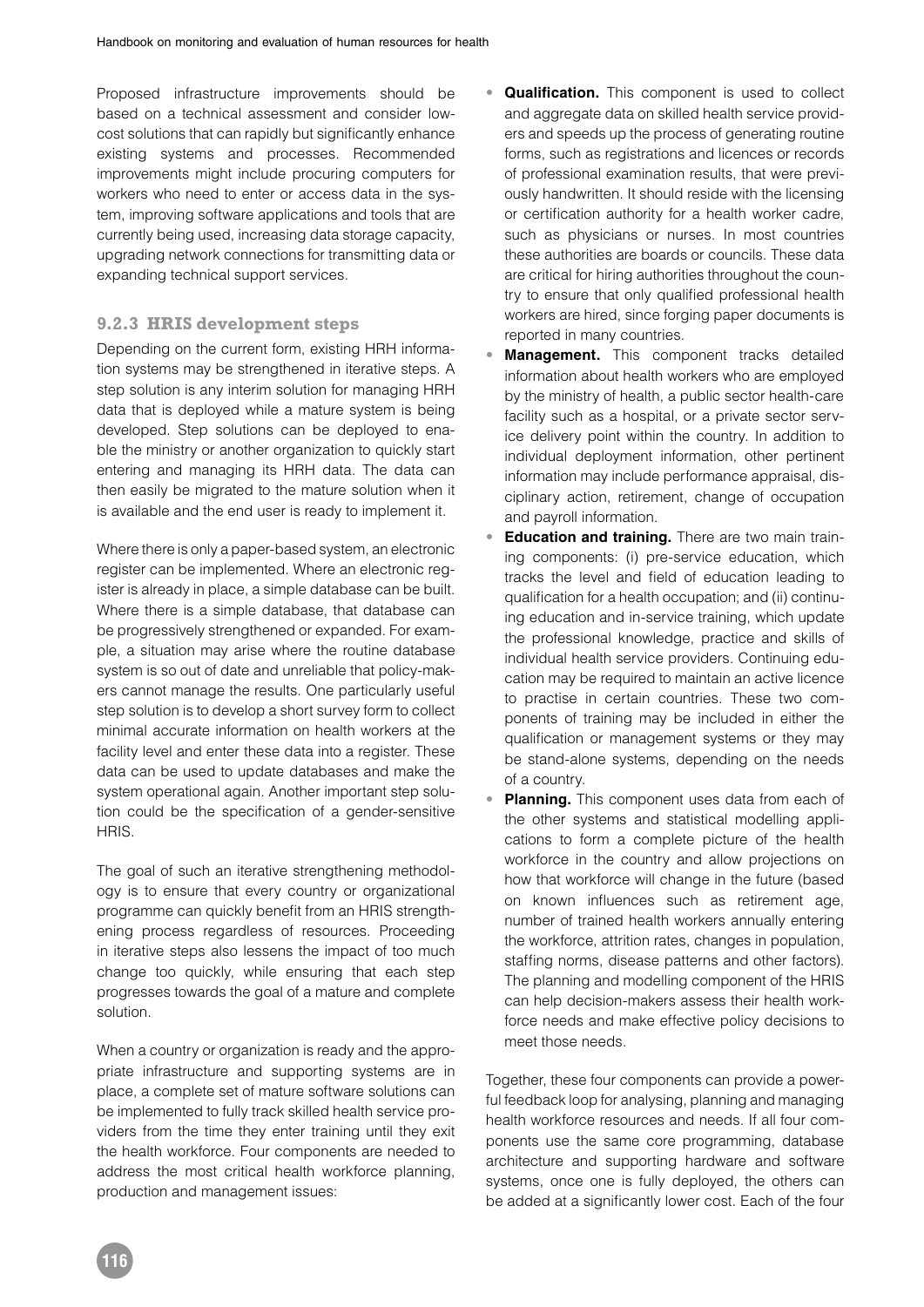systems may be deployed independently or integrated with software products already in place to provide a customized, contextual solution for the country, filling in any gaps that existing systems may have left (1).

### **9.2.4 Supporting use of data for effective decision-making**

The primary aim of any HRIS should be to promote better use of data to drive effective decision-making for addressing daily challenges and positively impacting HRH policies and practice. However, it would be very difficult for a few people poring over data reports to make sound and binding decisions. The ways in which data are used for effective decision-making rely on the active involvement of a broad range of stakeholders working together. Understanding the context in which data are used to make decisions is also essential.

Rather than having an external consultant supply a packaged training programme for using data for decision-making, for instance, all national stakeholders should be engaged in understanding how they use data now, both individually and organizationally, and what factors are important in their context for using data effectively. Examples of approaches that have been employed in countries to improve the use of data for decision-making include:

- mapping how data are used to support a decision, resulting in case studies of practical data use;
- providing opportunities for decision-makers to experience critical decision-making moments so they can develop their skills using real data in real-life situations;
- improving communication among users of data;
- identifying and leveraging opportunities for improved data sharing across different levels of the organization and with other stakeholders.

#### **9.2.5 Methodology for sustainability and continuous improvement**

An information system requires ongoing support and improvement to ensure maximum utility and sustainability. Depending on the context and needs of the country, sustainability strategies include continuous collection of feedback from stakeholders about changing data needs and rolling out of improvements that align with those needs. The early involvement of stakeholders with the design and eventual implementation of the HRIS encourages their sense of ownership. As part of this, the HRIS strengthening process should include the training of decision-makers and stakeholders to effectively use and analyse data for informed and confident decision-making. In addition, the training of data collectors, system support staff and system managers helps to improve the technology infrastructure, data

quality and integrity. Data quality is of primary importance and should be emphasized at every step of the process, from initial data collection to data analysis and interpretation.

Data accuracy and completeness are necessary to inform decision-making. Standardization of data collection forms and data coding can facilitate ease of use and internal validity. In addition, procedures to minimize data entry errors when transferring data from paper to electronic forms can result in improved data quality. Dual data entry, in which a record is entered into an electronic database at two separate times by two separate staff, can reduce data entry errors by ensuring that discrepancies in data are compared against the original document. Should dual data entry be prohibitively expensive or time intensive, a system of spot-checking, in which a randomly selected list of electronic records is checked against the original record, can be used. Both dual data entry and spot-checking permit data managers to identify, record and correct data errors. A data error log can also serve as a starting-point for later improvements in training methods, data collection forms or software modifications.

Routine, reliable updates can also improve data quality by ensuring that data remain relevant for planning and decision-making. Data reports at the central level can be sent (either electronically or via paper forms) to provincial or district representatives for review and updating on a regular schedule. Similarly, processes should be put in place to facilitate the flow of data and reports between the central and district levels, and between hospitals, health centres and other service delivery points. This exchange of information allows the HRIS to better account for changes in the workforce, such as new deployments, transfers, specific in-service trainings and workforce exits. Sharing data not only improves accuracy but also enables health planners at all levels to gain access to information valuable for policy and administrative decisions. Furthermore, enabling public access to aggregated HRIS data may facilitate HRH planning and research across sectors, including nongovernmental organizations, academic researchers and policy-makers.

Although sharing data is essential in order to improve data quality and encourage evidence-based decisionmaking, maintaining data security is equally critical. HRIS data includes personal information that must remain secure in order to build confidence and trust in the system. Implementing and adhering to a data security policy starting from the initial stages of development of the information system can help ensure data confidentiality and integrity (Box 9.1) (4). A system can be built with several levels of access based on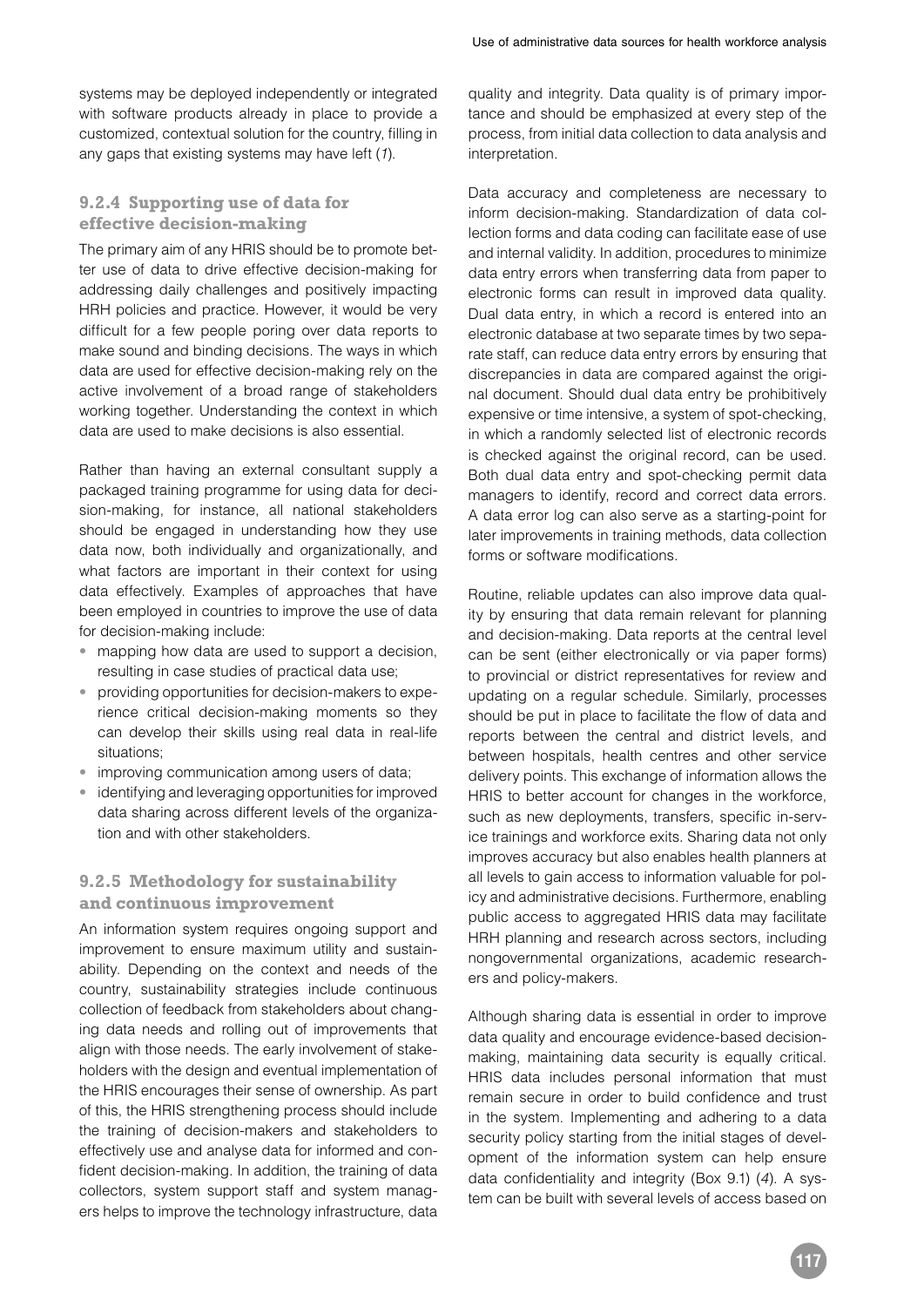#### **Box 9.1 Confidentiality and security of HRH information**

With increasing attention to human resources opportunities and constraints to achieving health systems objectives, greater emphasis is being placed on the collection of information to improve HRH development and monitoring. Having longitudinal data, or information gathered at different points over time, allows individual health workers to be tracked in their labour market activities and other significant events, supporting evidence-based decision-making for policies and programmes at critical junctures along the working lifespan.

Provider-level information becomes even more important when used for human resources development strategies or health services delivery monitoring. This will require information systems, whether paper based or electronic, that ensure health worker confidentiality yet allow relatively easy access to the information at both the individual and aggregate level. Implemented systems must also address issues of system availability.

Using personal data for health systems goals must be balanced against individuals' rights to privacy and confidentiality, and should be based on human rights principles.

When developing approaches to protecting data, a distinction should be made between providing for the physical protection of data to guard against environmental threats, and the protection needed to guard against inappropriate use of sensitive information, whether due to inadvertent or deliberate activities.

Three interrelated concepts, each implemented in a different manner, have an impact on the development and implementation of protection of sensitive data: privacy, confidentiality and security.

**Privacy** is both a legal and an ethical concept. The legal concept refers to the legal protection that has been accorded to an individual to control both access to and use of personal information and provides the overall framework within which both confidentiality and security are implemented.

**Confidentiality** relates to the right of individuals to protection of their data during storage, transfer and use, in order to prevent unauthorized disclosure of that information to third parties. Development of confidentiality policies and procedures should include discussion of the appropriate use and dissemination of health worker data with systematic consideration of ethical and legal issues as defined by privacy laws and regulations.

**Security** is a collection of technical approaches that address issues covering physical, electronic and procedural aspects of protecting information collected as part of the HRIS. It must address both protection of data from inadvertent or malicious inappropriate disclosure, and non-availability of data due to system failure and user errors.

Source: Adapted from UNAIDS (4).

user roles. For example, such a system could enable some users to enter records without accessing reports, other users to see reports without the ability to enter or modify data, and a third group of users to access only aggregate reports, without the ability to view or edit individual records. All HRIS users should be supplied with a password that is regularly changed, and a system should be put in place to back up data on a regular schedule.

The development of skills is necessary for supporting, maintaining and developing computerized information systems. This part of the strategy could include the development of regional user communities to facilitate problem solving and share system improvements, possibly in collaboration with local educational institutions.

Taking full advantage of HRIS results to improve HRH planning and management in developing countries requires a concerted supportive process. When policy-makers and other key stakeholders obtain access to extensive information about the health workforce, it may be difficult for them to see uses for these data beyond the usual reports that they formerly generated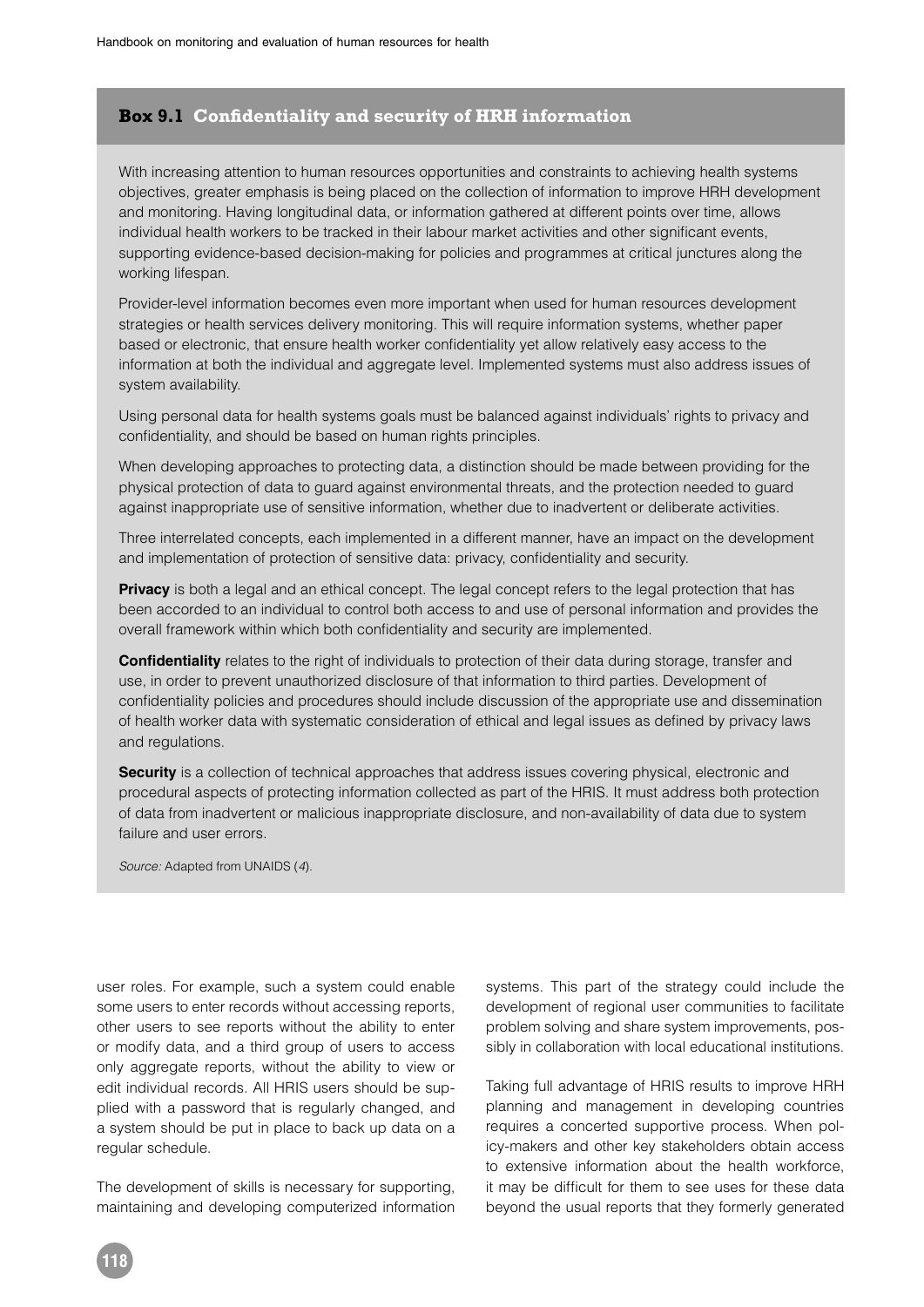with paper records. Additionally, the HRIS data are being produced in a policy-making context that is highly political, and appointments to positions may change frequently  $(5)$ . The data for the decisionmaking process involves the key stakeholders in a practical, participatory procedure of using, interpreting and applying the new HRIS information while considering what capacity needs to be developed to implement changes on an individual, organizational and policy level. This may involve sharing information and reports that are now available and training on different ways to interpret the information and present evidence effectively to respond to key policy questions. Having the key stakeholders present their own data to their peers helps to build the ownership and confidence in using these data to inform management and policy decisions. The final phase involves developing a plan for disseminating these HRIS data regularly, based upon the reporting cycle within the country.

# **9.3 Country case studies**

Examples are now provided from HRIS development, strengthening and evaluation efforts in three low- and middle-income countries: Uganda, Sudan and Brazil.

#### **9.3.1 Building a health professional licensure information system in Uganda**

In Uganda, the Ministry of Health  $(6)$  and four health professional regulatory councils, including the Nurses and Midwives Council, needed updated and reliable information on how many health professionals by cadre were licensed to work in the country, what training they had received, if they were leaving the health workforce and if so, why. Until recently, although a complex system of paper forms was in place, there was no way to aggregate or analyse the information, and it was difficult even to track down a given nurse's current address or licensing information.

A stakeholder leadership group was formed, including representatives from several departments in the Ministry of Health, the four professional licensing associations, training institutions and nongovernmental organizations, as well as consultants in health workforce planning and information systems from the Capacity Project (1), a global HRH initiative funded by the United States Agency for International Development. The goal was to develop a registration and licensing information system that would track all health professionals from the time they entered pre-service training until they left the health workforce. One of the first activities of the stakeholder group was to identify the key policy questions that it wanted addressed regarding nursing and midwifery personnel, so that the first HRIS strengthening step could focus on generating regular reports to answer those questions.

Improvements were made to the network and hardware infrastructure at the Uganda Nurses and Midwives Council, the regulatory body that licenses professional nurses and midwives working in the country. An open source software application was installed: iHRIS Qualify, a training, certification and licensure-tracking database (7). "Open source" refers to computer software distributed under a licence that allows anyone to study, copy and modify the source code (the set of instructions that creates a piece of software) and redistribute the software in modified or unmodified form, without restriction and without the need to pay a licensing fee. This means that products can be distributed at minimal cost, and users can continue to use and improve their systems without paying onerous licensing or upgrade fees. Open source software does have some disadvantages, most importantly the potential for poor support for users in countries with a shortage of skilled personnel in new information and communications technologies, and a lack of accountability if software glitches or unauthorized access occurs. However, using open source software has the advantage of encouraging software development in context, and often represents the least-cost alternative where there is a foundation of computer skills in the country, or better yet, the health system. It is also possible to draw on the global open source support community that has developed around these technologies to voluntarily support and improve the systems. This can be quite advantageous in helping users answer questions, fix problems with software and even develop new modules. The result is a completely tailored (but still low-cost) system that can grow and change over time.

In the Ugandan context, implementation teams were formed to programme and deploy the software. Entry of historical registry data from the Uganda Nurses and Midwives Council was completed first, followed by the other three licensing bodies – for medical and dental practitioners, pharmaceutical practitioners and allied health professionals. Quality controls were incorporated into the data entry and processing procedures, notably the assignment of a unique identification number within and across cadres to address potential biases such as double-counting (for example, when a health professional has more than one type of training), and a dual data entry system to ensure accuracy and permit tracking of data entry problems. Another method used for validating the data was to request each individual health worker, upon entry to the appropriate council, to verify the contents and update any information that may have changed based on a printout of their electronic record. This process keeps the database updated and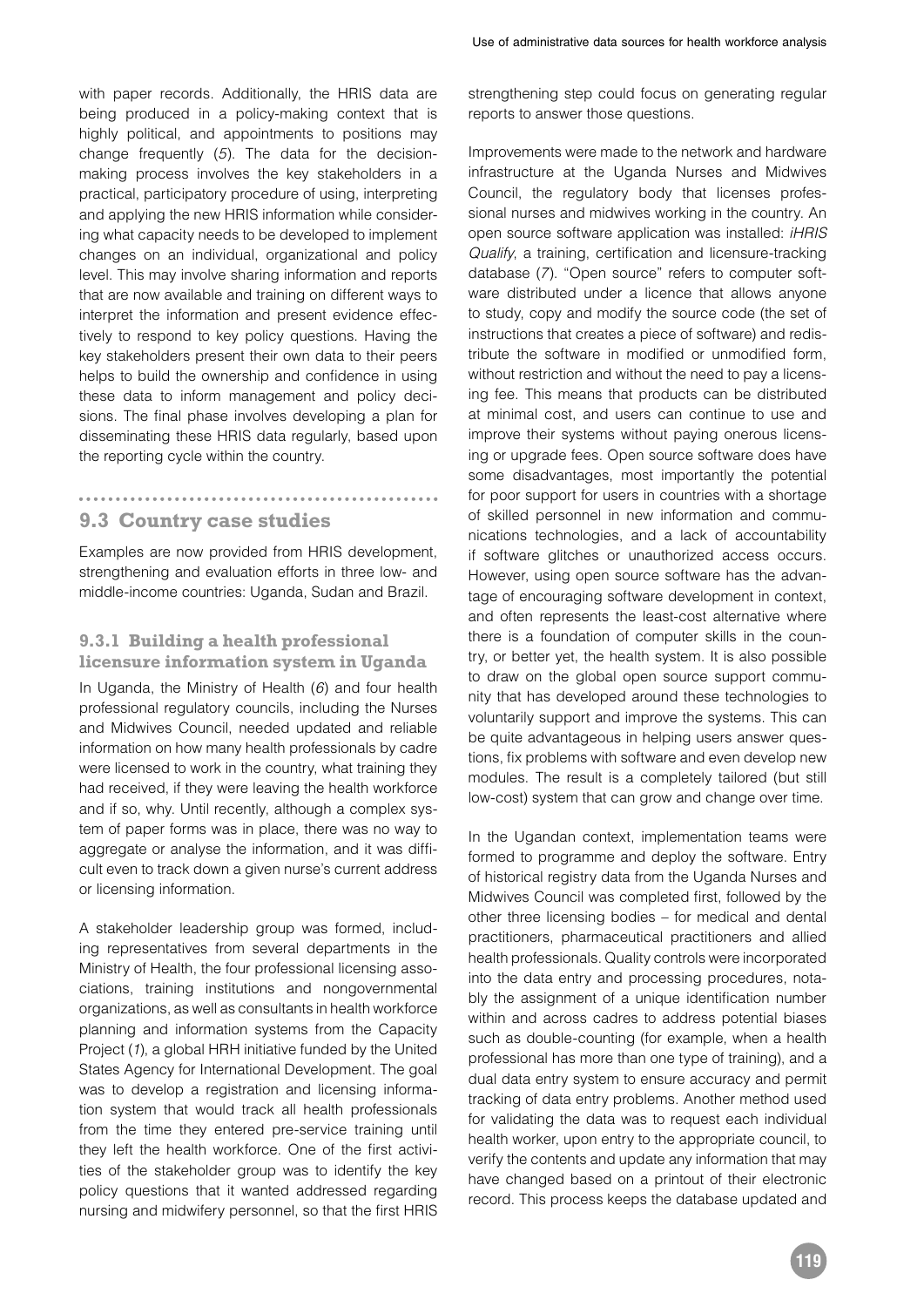gives the health professionals an appreciation of the need for data accuracy.

The next three figures offer examples of the type of information that can be examined with the database, drawing on administrative records for all student nurses and midwives that entered training between 1980 and 2004. Figure 9.2 shows the increase in enrolment in nursing and midwifery training programmes during this timeframe.

Figure 9.3 presents findings on completion of training programmes and professional qualification among student nurses and midwives in Uganda. Of the 21 888 student nurses and midwives that entered training from 1980 to 2004, only 17 297 completed the training programme and sat for the exam. Of those who passed the examination, 16 658 qualified to register with the Nurses and Midwives Council and 14 637 eventually registered – approximately two thirds of those who originally entered training. One way in which these data are being used is to ensure that nurses and midwives hired are registered with the Uganda Nurses and Midwives Council by giving central and district authorities restricted access to view the HRIS to see if the applicants for professional positions are in good standing with the Council.

Figure 9.4 identifies the location of nursing schools by district, showing where students are most successful in passing the licensing examination and becoming registered, and where they are having more difficulty. For example, 18% of nurses and midwives who attended school in Kampala District and 11% of those who attended school in Kisoro District passed the exam but did not become registered by the Council. In contrast, all nurses and midwives who attended school and passed the exam in Bushenyi District became registered.

These data have important policy implications about expenditure of scarce national resources for educating health professionals that are wasted if individuals do not complete training and become registered with the appropriate regulatory body. They also raise questions about selection of students and the examination process. Without knowing how many of these students do not complete training, policy-makers and planners do not know how to budget or plan for training or deployment of health workers to meet the needs in the country. Also, these data help educators, professional councils and various ministries to identify potential problems in the early stages, prioritize where to target interventions, offer an indication on where further investigation and monitoring are needed, and point to factors that were





Source: Capacity Project (1).

**Figure 9.3 Number of student nurses who entered training between 1980 and 2004, passed the professional licensing exam, and qualified, registered and became licensed with the Uganda Nurses and Midwives Council**



Source: Capacity Project (1).

important to observed positive outcomes from which stakeholders can learn.

Based on the results discussed above, in Uganda, a recommendation was developed to further explore the causes for the high failure rates among student nurses and midwives and propose ways to tackle the problem (8). An interministerial stakeholder meeting was set up to address some of the issues about examining nurses for registration with the Nurses and Midwives Council.

#### **9.3.2 Institutionalizing a health workforce monitoring framework in Sudan**

A number of strategies and initiatives have been implemented in Sudan in recent years to improve health system performance, including strategies to achieve the Millennium Development Goals and other international, regional and national goals for reducing poverty and improving population health. Accordingly, Sudan's Federal Ministry of Health made a decision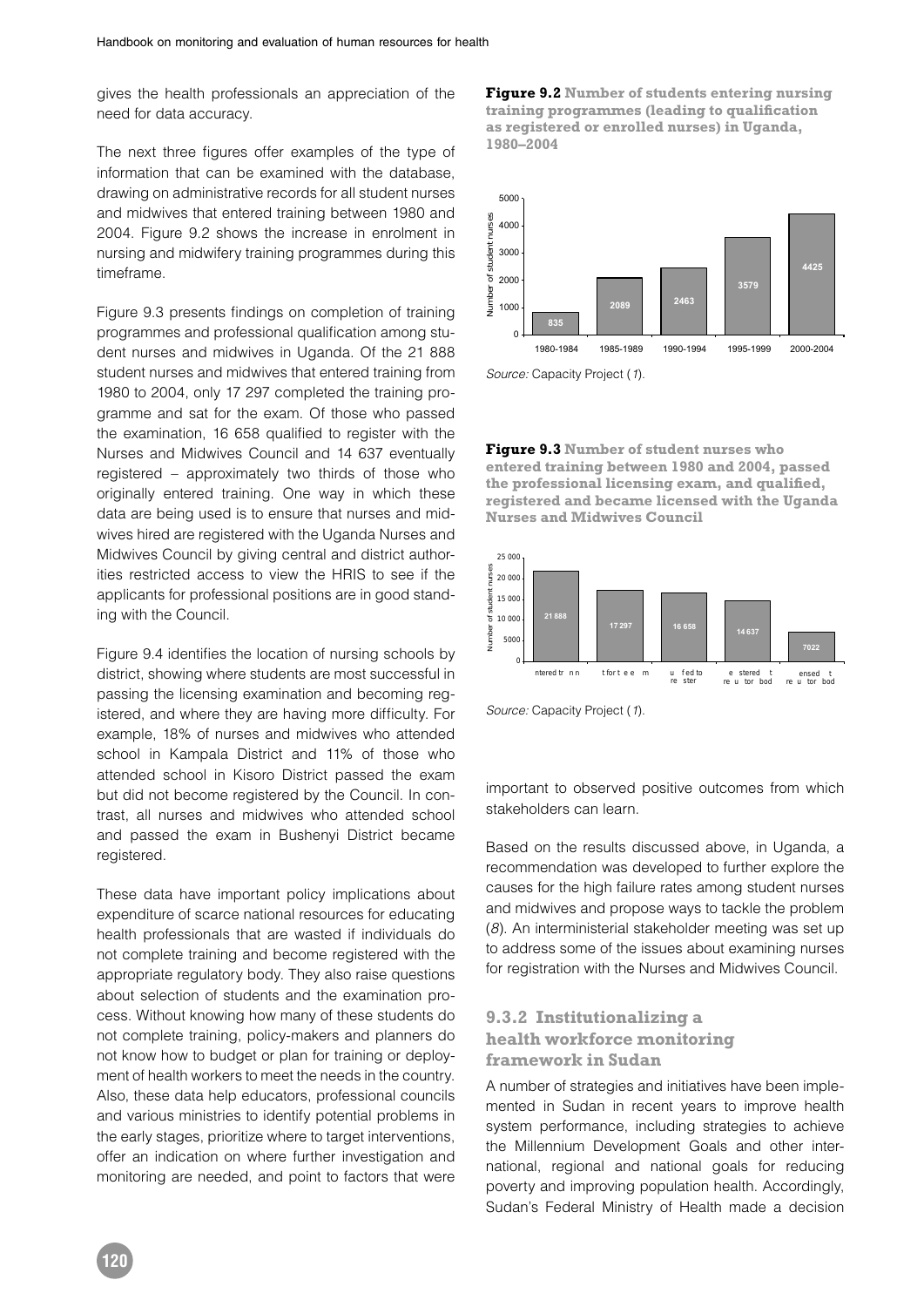**Figure 9.4 Number and percentage of student nurses who passed the professional licensing exam and registered with the Uganda Nurses and Midwives Council, by school district (entrants between 1980 and 2001)**



Source: Capacity Project (1).

to closely monitor the institutional performance of the key departments and programmes at all levels (9, 10). In collaboration with the World Health Organization, the Ministry developed a comprehensive monitoring and evaluation matrix tailored to the national context for health system performance. The matrix drew on baseline information and set periodic targets for each agreed upon indicator, against which the information system would be used to monitor progress over time. Three main sections were included:

- global indicators, including those related to health system coverage and health workforce density;
- disease-specific indicators, such as those pertaining to HIV, malaria and tuberculosis;
- department- or programme-specific indicators.

In order to ensure national ownership, the Ministry of Health assumed the leadership role, particularly during the launching and institutionalization of the information system. In addition to international recognized expertise, a number of other partners and community representatives were asked to participate throughout the development and evaluation process. While the undersecretary of the Ministry of Health served as the champion of the whole process, the Department of Health Planning was commissioned to establish a new institutional monitoring and evaluation unit with full-time professional and support staff. A detailed profile was drafted for the unit, including operational terms of reference for both central and subnational teams.

Each main department and programme selected focal points to assume responsibility of the implementation of their respective monitoring and evaluation plans in accordance with the appropriate indicators, baselines and targets. In particular, the Department of Human Resources Development put in place a specific annual monitoring and evaluation plan to monitor key dynamics

pertaining to HRH variables, including those related to entry, active labour force and exit. The objective was the development of a sustainable information and monitoring system for the timely and continuous updating, verification and analysis of data on health workforce dynamics. The plan drew on the national HRH 10-year strategy and other relevant initiatives. The monitoring and evaluation plan was thoroughly reviewed, discussed and endorsed by a wide range of staff from the Department of Human Resources Development and by the Ministry of Health undersecretary.

Special HRH monitoring and evaluation reports were presented at the monthly departmental performance review meetings, including progress made and transparent identification of areas needing improvement. While the reports did not tackle such global issues as retention and migration, they did monitor recruitment, deployment, transfer, exits, opportunities for preservice and in-service training and compliance with performance-based incentive schemes. Once cleared after the departmental review, wallcharts were displayed in each unit within the Department with monthly statistical variations. Inputs of monitoring and evaluation activities related to HRH were further used for the annual Ministry-wide statistical report.

A number of practical steps to HRH information and monitoring system development and institutionalization were part of the Sudan experience, including:

- $\bullet$  critical mass strategy: advocacy to raise awareness of the crucial value of the HRIS and obtain political commitment;
- institutional ownership and leadership: multidisciplinary team approaches under the guidance of a national leader;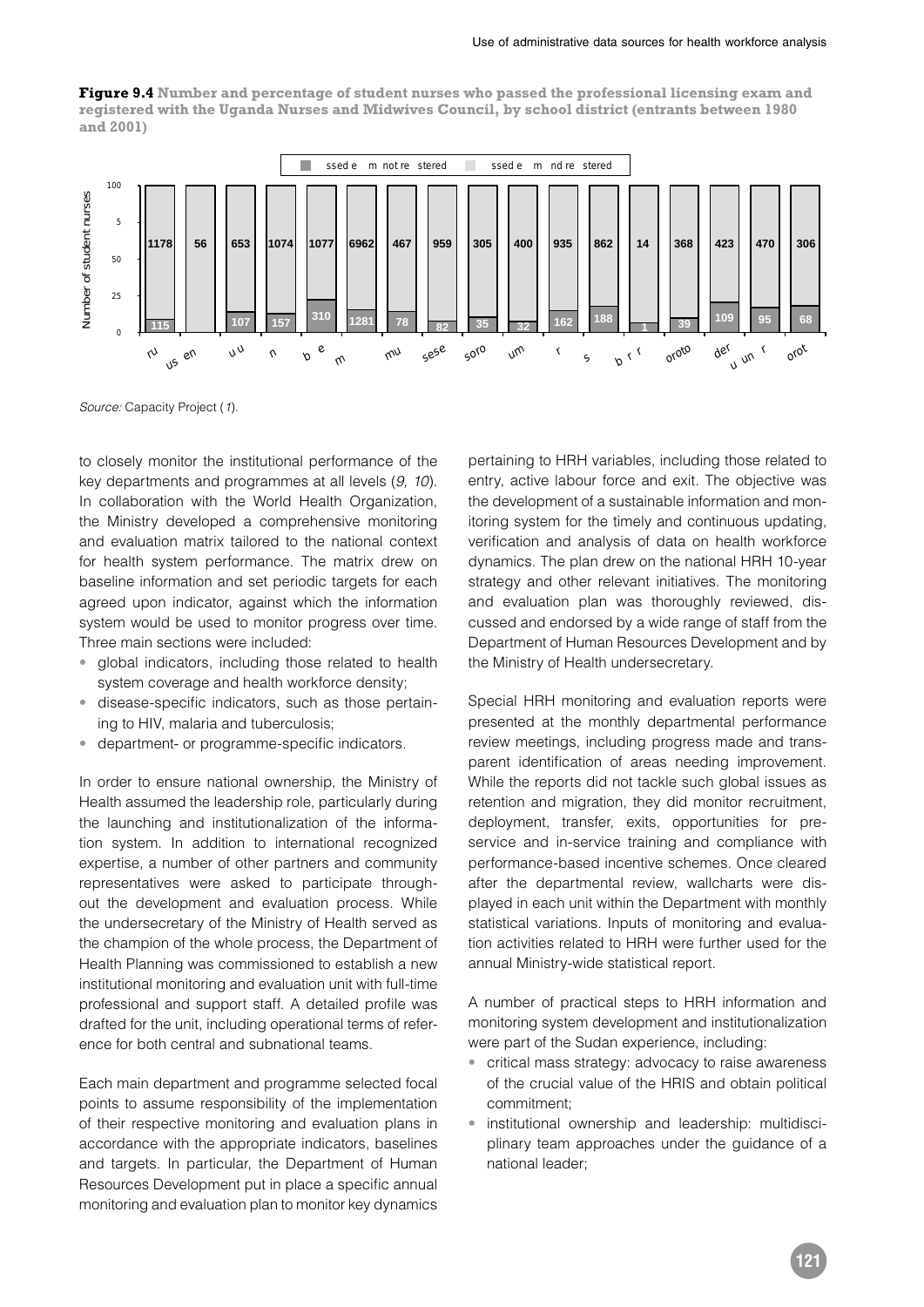- **•** consensus on a limited set of core indicators adapted to the country context, including explicit baselines and benchmarks;
- going electronic: deployment of user-friendly software for monitoring progress;
- methodology refinement and local adaptation: allowing flexibility for refining and adapting or readapting the information system to the changing local context for the health workforce;
- training in data analysis, dissemination and use, and in basic information technology skills for national human resources development staff and monitoring and evaluation coordinators and focal points;
- transparent dissemination of information generated by the system, including periodic dissemination sessions among key stakeholders aimed at gaining inputs and generating maximum consensus building.

Selected results from the HRH information and monitoring system in Sudan are presented in Table 9.1. Critical to these results is the linking of the monitoring and evaluation analysis to problem solving and HRH strategic enhancement: there is no point in investing in a complex information system if the results are only used to monitor implementation. The system must include mechanisms to identify and rectify areas that need improvement.

### **9.3.3 Evaluating an HRH information and management system in Brazil**

In Brazil, the HRH information and management system (sistema de informação e gestão de recursos humanos em saúde, or SIGRHS) was conceived in the context of health systems reform. It was designed as an instrument for the collection, processing and use of primary data relevant to planning and management of the health workforce. The system was developed to inform regional and local health managers to make better decisions related to their personnel. Initiated in 1987 by the Department of Health of the State of Rio de Janeiro and implemented by the University of the State of Rio de Janeiro's Institute of Social Medicine, the HRIS has been continuously updated, modified and evaluated in response to local demands and taking advantage of innovations in information technologies. In particular, the development of new, user-friendly software applications facilitated data entry operations at the decentralized level and allowed inclusion of both quantitative and qualitative variables on HRH management.

The HRIS includes data drawing on administrative records from different levels and types of institutions. Data collection and entry are conducted using standardized templates. The basic elements captured in the system include sociodemographic characteristics of health workers, professional qualifications and workrelated variables, such as job position, employment sector and working hours. These items of information enable profiling of the health labour force, for example

| <b>Indicator</b>                                                                                                                          | <b>Period</b>       | <b>Target</b> | <b>Result</b> | Gap      | <b>Compliance</b><br>rate | <b>Suggested rectification measures</b>                                                                                                                                                                                               |
|-------------------------------------------------------------------------------------------------------------------------------------------|---------------------|---------------|---------------|----------|---------------------------|---------------------------------------------------------------------------------------------------------------------------------------------------------------------------------------------------------------------------------------|
| 1. Number of<br>newly graduated<br>physicians entering<br>the service for<br>internship on time                                           | Q1/2007             | 750           | 750           | $\Omega$ | 100%                      | The deployment system has been<br>substantially improved since utilization<br>of the newly developed electronic<br>system/web application (2006), with a<br>maximum waiting time of three months.                                     |
| 2. Number<br>of internship<br>supervisory visits<br>at three identified<br>hospitals using the<br>quality assurance<br>approved checklist | 01/2007             | 10            | 3             | 7        | 30%                       | Compliance rate is too low, to be<br>discussed in next Department of<br>Human Resources Development staff/<br>performance review meetings.<br>Effort should be given to report<br>qualitative results and not merely<br>quantitative. |
| 3. Number of<br>medical specialists<br>deployed to<br>underserved areas                                                                   | $Q1 - Q4$ ,<br>2006 | 12            | 7             | 5        | 58%                       | Revisit newly developed incentive<br>system and recommend modifications<br>to attract more specialists to work<br>outside the capital.                                                                                                |

**Table 9.1 Selected indicators and benchmarks from the health workforce information and monitoring system in Sudan, 2006–2007**

Source: Federal Ministry of Health of the Republic of the Sudan.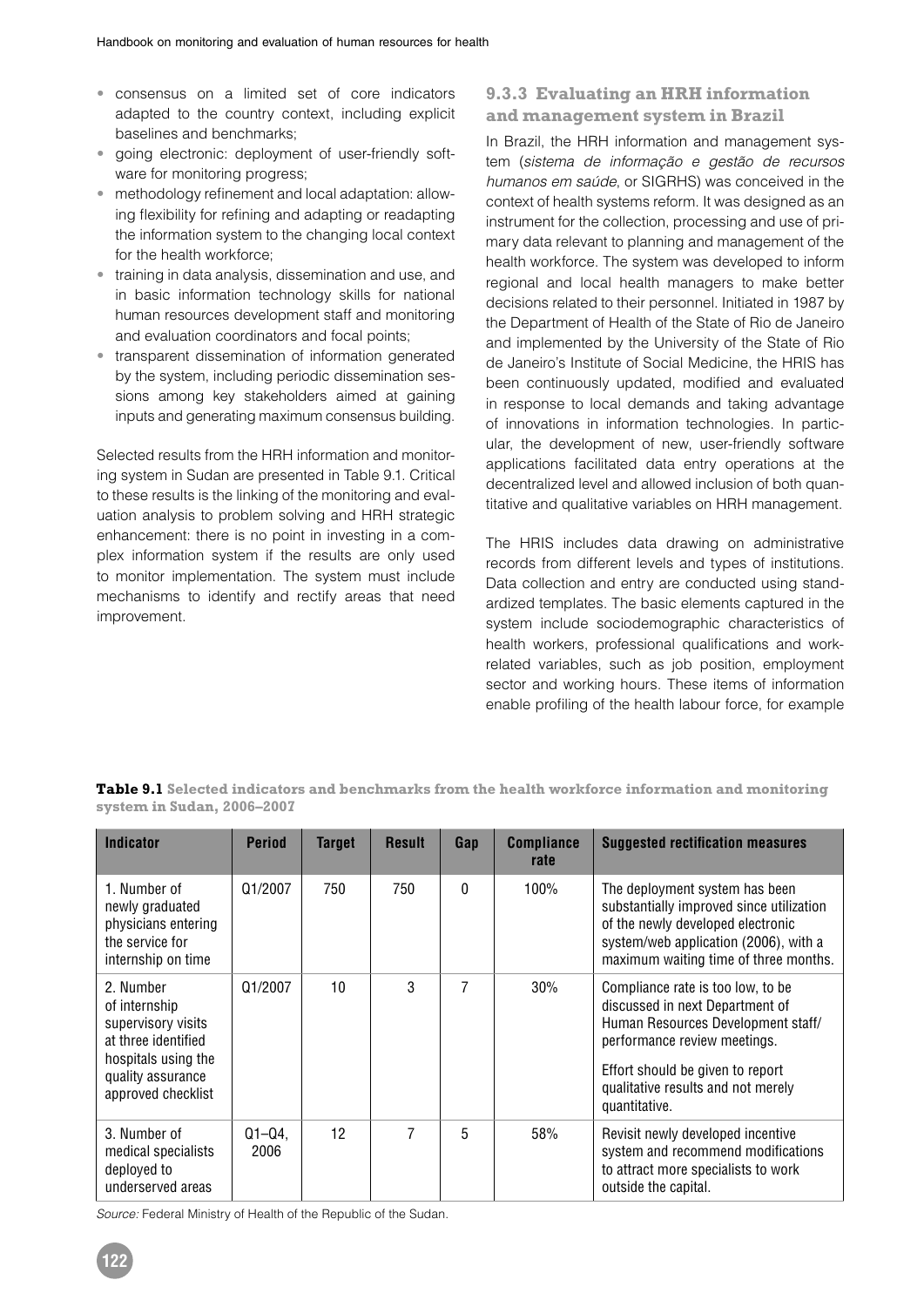the distribution by age, sex and educational attainment. They can be used to assess, among other things, skills mix of the health workforce and the deployment of staff across different types of professional functions, health facilities and regions. Regular updating of the data also allows for estimating worker attrition rates. The main data source is staffing rosters and payroll for public health services. Given the confidential nature of these data, a technical team oversees the level of access, whether partial or total, to the information contained in the system for research purposes.

The use of administrative data offers many advantages over other types of standard statistical sources. Traditionally, information on HRH in Brazil came from large-scale databases, compiled by different national agencies for a range of objectives. They include the decennial population census, household sample surveys including the monthly labour force survey, and health facility surveys carried out by the Central Statistical Office (11). Other sources of information on the formal labour market include various registries on jobs, wages, recruitments and dismissals of the Ministry of Labour, and on specific occupations through the registration systems of professional associations, unions and councils (12). However, these sources tend to be fragmented and are often not readily usable for informing managerial practices and strategies at the local level, particularly in the health sector.

The process of health systems reform and decentralization, and the availability of new information technologies at the level of local health organizations, were a catalyst to the implementation of the HRIS in Brazil. In order to evaluate the success of maintenance and consolidation of the system, and the use of information as a planning and managerial tool, a survey was conducted in collaboration with the University of the State of Rio de Janeiro for appraising the implementation of the HRIS and its performance. An appraisal tool was developed drawing on a framework for evaluation of the implementation process covering three key components of accountability of health policies and programmes: administrative, political and community levels (13, 14). The survey was administered among various stakeholders across the country by means of site visits and semi-structured interviews. The specific objectives of the survey included:

- identification of the different types and degrees of involvement of relevant actors in the implementation and utilization of the HRIS;
- identification of the opportunities and constraints for integrating additional information in the area of HRH management, notably qualitative information;
- assessment of the level of satisfaction among health service managers regarding the utilization of the information contained in the HRIS;
- profile of the utilization of the information generated by the HRIS among other organizations both within and outside the health sector.

| <b>Indicator</b>                                                                                               | <b>Response options for performance level</b>                                                |                                                                                                         |                                                                                                                 |  |  |  |
|----------------------------------------------------------------------------------------------------------------|----------------------------------------------------------------------------------------------|---------------------------------------------------------------------------------------------------------|-----------------------------------------------------------------------------------------------------------------|--|--|--|
|                                                                                                                | <b>High</b>                                                                                  | Average                                                                                                 | Low                                                                                                             |  |  |  |
| Coverage of implementation<br>of the HRIS among registered<br>servers in the public health<br>services network | At least 90% of registered<br>servers                                                        | Between 70 and 90% of<br>registered servers                                                             | Less than 70% of registered<br>servers                                                                          |  |  |  |
| Completeness of information<br>sources compiled in the HRIS                                                    | Collection of data from<br>primary sources and<br>complete fields                            | Secondary data sources<br>primarily used with at least<br>one review of primary<br>sources              | Incomplete data collection/<br>compilation                                                                      |  |  |  |
| Productivity of implementation<br>of the HRIS                                                                  | Emission of first<br>dissemination report less<br>than three months after data<br>collection | <b>Emission of first</b><br>dissemination report within<br>three to six months after<br>data collection | <b>Emission of first</b><br>dissemination report more<br>than six months after data<br>collection or not at all |  |  |  |
| Regularity of implementation<br>of the HRIS                                                                    | Data collection routinely<br>updated                                                         | Data collection updated<br>occasionally or on demand                                                    | Data collection not updated                                                                                     |  |  |  |
| Regularity of utilization of the<br><b>HRIS</b>                                                                | Dissemination reports<br>issued regularly, up to four<br>in last four months or on<br>demand | Dissemination reports not<br>issued regularly, but at least<br>once in last six months                  | Dissemination reports not<br>issued                                                                             |  |  |  |

**Table 9.2 Selected indicators and corresponding criteria used for evaluating the performance of the HRH information and management system in Brazil**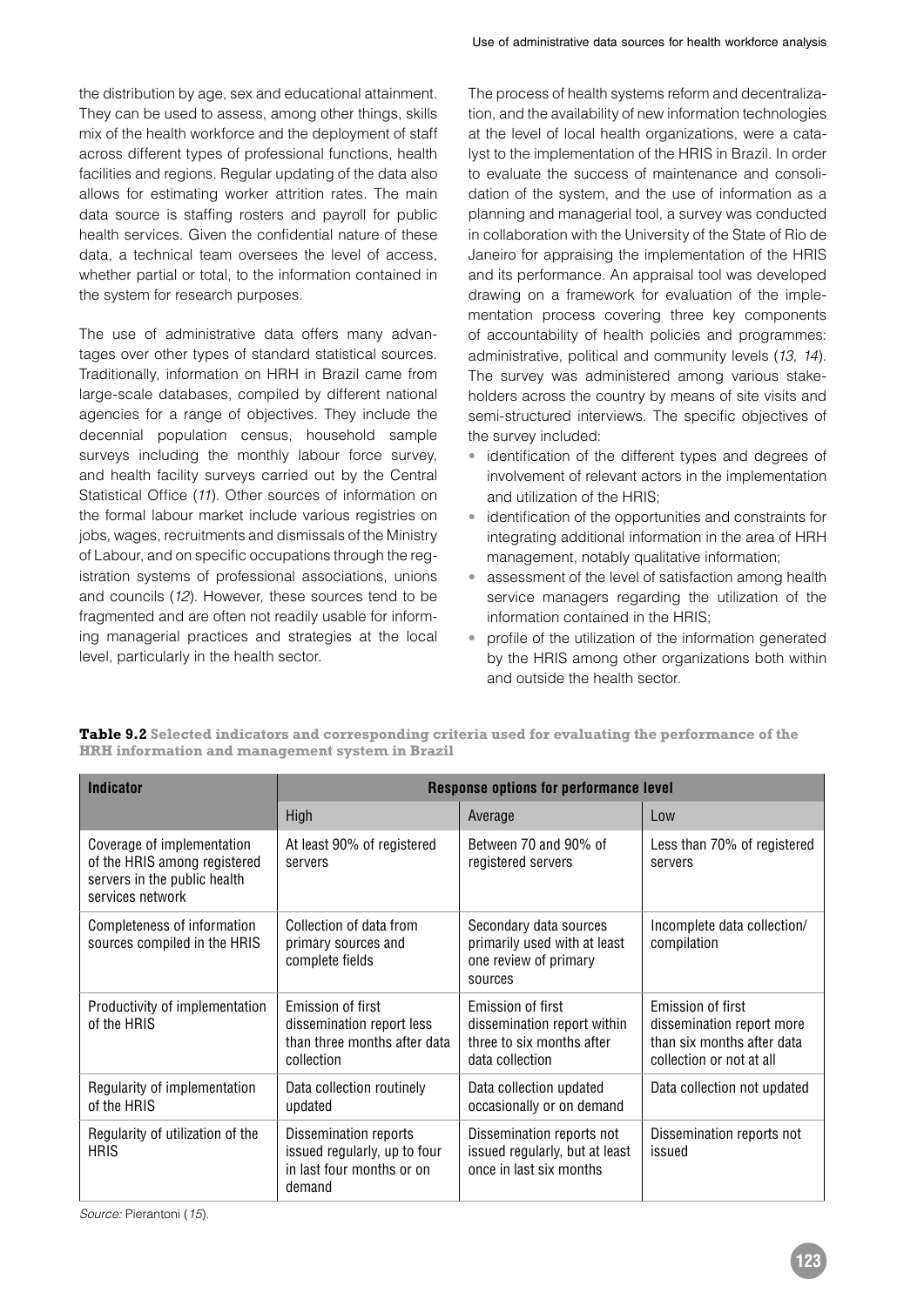The performance of the HRIS was evaluated using a number of criteria, including coverage, completeness, quality, timeliness and regularity of utilization (Table 9.2) (15). Forty-five per cent of the surveyed sites were ranked as having a high level of performance of the HRIS, 33% average performance and the remaining 22% insufficient. While an evaluation of the technical characteristics and operation of the information system's computer software programme was not explicitly outlined, the results of the survey did gather information on usability of the instrument that guided future upgrades.

Table 9.3 presents selected findings on the institutional impact of the implementation of the HRIS in Brazil (15). Given the decentralized management of the health system in this context, homogeneity was not expected in the information needs pertaining to HRH, expectations for the HRIS, capacities to implement and use the system, or collected responses to its evaluation. However, the results do indicate an overall positive direction in utilization of information on the health workforce across different situations. The need for comprehensive information for the management processes of HRH and health systems outweighs conditions of even the lowest performance of the implementation of the information system itself.

More recently, as requested by the Brazilian Ministry of Health (16), the information system has been updated to incorporate more detailed information on education and training for health workers, including numbers of graduates of advanced health education programmes. Both a new software (sistema de informação sobre a graduação em saúde, or SIGRAS) and the latest version of the SIGRHS package have been made available on the Internet (17) (see also Box 9.2). The freely accessible, adaptable, web-based or network-based programmes should help facilitate the integration of data from local health facilities with other information on HRH production and management processes, reduce operational costs, strengthen data dissemination and use, and

**Table 9.3 Selected indicators and results from the evaluation of the institutional impact of the HRH information and management system in Brazil**

| <b>Indicator</b>                                                                                                          | <b>Expected outcome</b>                                                                                            | Response options for institutional impact                                                                                                                                                                                                                                                                             | <b>Survey</b>                                                                              |                          |  |
|---------------------------------------------------------------------------------------------------------------------------|--------------------------------------------------------------------------------------------------------------------|-----------------------------------------------------------------------------------------------------------------------------------------------------------------------------------------------------------------------------------------------------------------------------------------------------------------------|--------------------------------------------------------------------------------------------|--------------------------|--|
|                                                                                                                           |                                                                                                                    | Yes                                                                                                                                                                                                                                                                                                                   | <b>No</b>                                                                                  | results<br>$(n=9$ sites) |  |
| Utilization of the<br>information in<br>the HRIS in the<br>processes of HRH<br>planning and<br>management                 | Improvements<br>in the processes<br>of planning,<br>management and<br>capacity of HRH                              | The implementation of the<br>HRIS influenced at least three<br>of the following processes:<br>- professional qualification;<br>- workforce planning;<br>- team building;<br>$-$ continuing education;<br>- plans for staffing,<br>career development and<br>remuneration;<br>- decentralization of HRH<br>management. | The implementation of<br>the HRIS did not alter<br>the HRH management<br>processes.        | Yes=100%                 |  |
| Utilization of the<br>information in<br>the HRIS in the<br>processes of health<br>system management<br>at the local level | Induction to<br>innovations/<br>reformulations<br>of management<br>processes in<br>decentralized health<br>systems | The implementation of the<br>HRIS influenced at least one<br>of the following processes:<br>- restructuring of local health<br>services;<br>- integration of information<br>on HRH with other health<br>system databases;<br>- implementation of<br>programmes for<br>performance improvement.                        | The implementation of<br>the HRIS did not alter<br>the management of the<br>health system. | Yes= $78%$               |  |

Source: Pierantoni (15).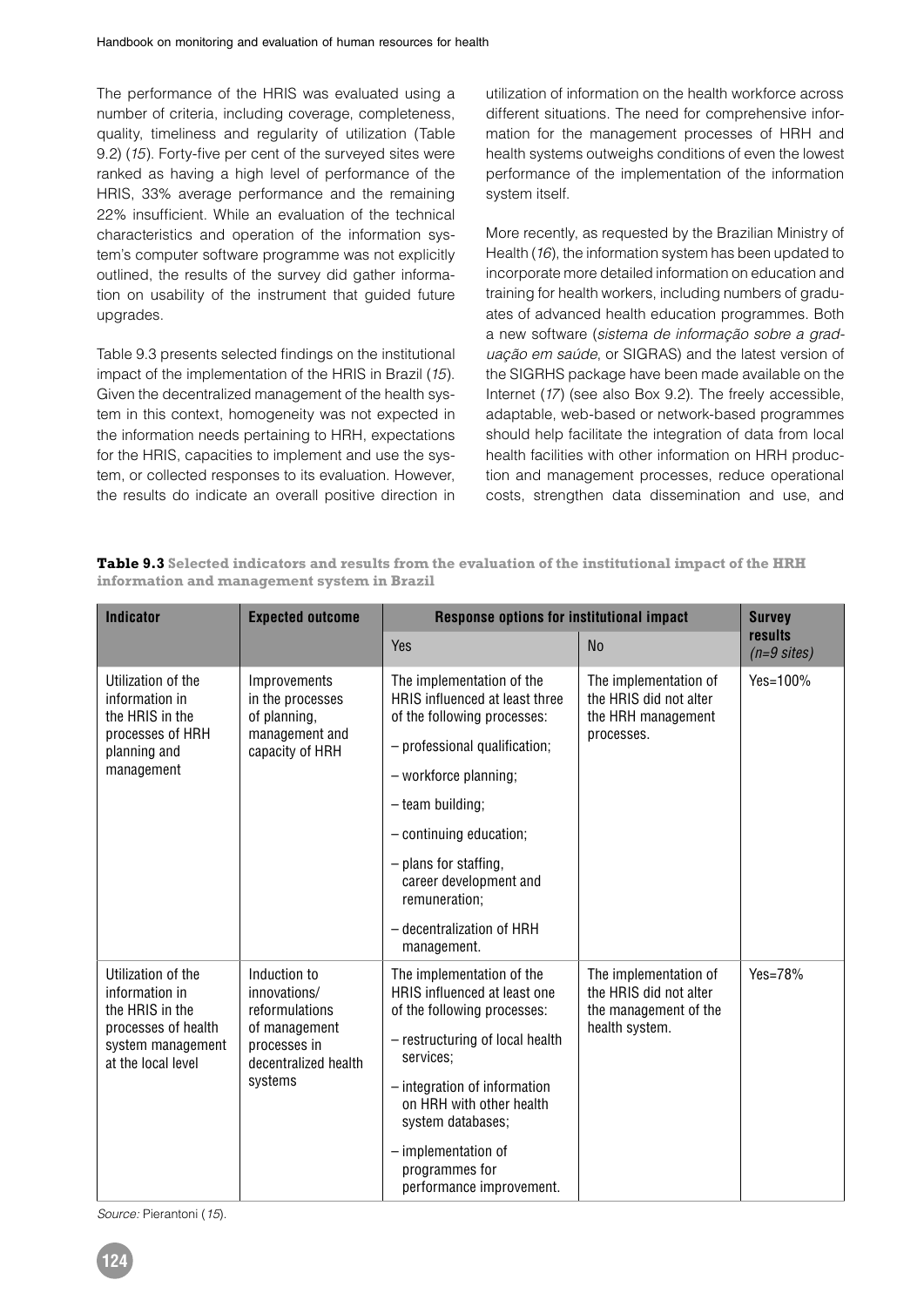expand the evidence base for informing decision-making for management change within organizations.

# **9.4 Summary and conclusions**

Due to the growing interest in health system strengthening and its critical human resources function in particular, the need for documenting and analysing trends and results pertaining to the health workforce is becoming part of the global and national agenda in monitoring health system performance. Although the instalment and maintenance of a functioning HRIS at the national, regional and global levels is not an easy endeavour, it is doable, given the political commitment and evolving quest in many countries to generate evidence-based policies to make progress in tackling HRH-related challenges. The development and sustainability of a comprehensive HRIS to inform decision-making is a leadership, financial, educational, partnership and management issue (18).

Well-defined indicators and high-quality data to continuously monitor the status of the health workforce and evaluate outcomes are being increasingly sought in many countries, particularly by ministries of health. However, prospective countries are not looking for merely cutting-edge technology and technical assistance with attractive manuals and guidelines, but practical options and easy-to-use methods to

monitor the complex dynamics of the health workforce. A generic and conceptually sound framework for HRIS implementation is neither useful nor sufficient. Field experience shows that a "one framework fits all" recipe is not the solution, given the unique context of the health workforce in each country.

At the same time, this chapter has revealed a number of commonalities across various country-specific experiences and lessons learnt that are crucial for the development of an operational HRIS that is viable, effectively functioning and sustainable within the routine health management system establishment.

Firstly, while other partners and local representatives should participate throughout the process, the ministry of health has to be the owner in establishing and institutionalizing the information system. Moreover, institutional readiness is one of the most crucial conditions to making an HRIS both functional and sustainable. Bringing together all HRIS stakeholders, often for the first time in the same room, ensures that information is shared and helps in identifying the data that do exist and reaching consensus for selection of appropriate indicators and benchmarks. Training and capacity building among stakeholders of the system is critical from the early planning stages, not only in data analysis and basic information technology skills, but also in data dissemination and use to inform decision-making.

## **Box 9.2 Implementation and use of the SIGRHS information system for HRH management in Guinea Bissau**

The SIGRHS HRH information and management system was adopted and implemented by the Ministry of Public Health of Guinea Bissau as part of a partnership between the Brazilian Ministry of Health and the World Health Organization to support the use of information systems for health workforce development in Member States of the PALOP organization (Países Africanos de Língua Oficial Portuguesa).

To implement the SIGRHS software for data collection, storage and analysis in Guinea Bissau, it was necessary to adapt the system to the local specificities. A new configuration was based on the administrative organization of the country's health system, the organizational structure of the Ministry of Public Health, the identification and distribution of health facilities and services at the district level, the positions and location of health workers, and the structure of the education system for producing skilled health service providers.

It was also necessary to upload about 2400 pre-existing facility staffing return records from their previous form in a simple spreadsheet (Excel file). Incorporating these initial data into the adapted SIGRHS system enabled preliminary reports to be run and an initial profile of the health workforce to be drawn. The results showed that the health workforce in the public sector of Guinea Bissau is largely constituted by workers with lower levels of education; only 11% were reported to have university-level education. The majority of health workers (63%) were to be found in primary care facilities, 25% in secondary-level facilities and the remaining 12% in large regional-level facilities.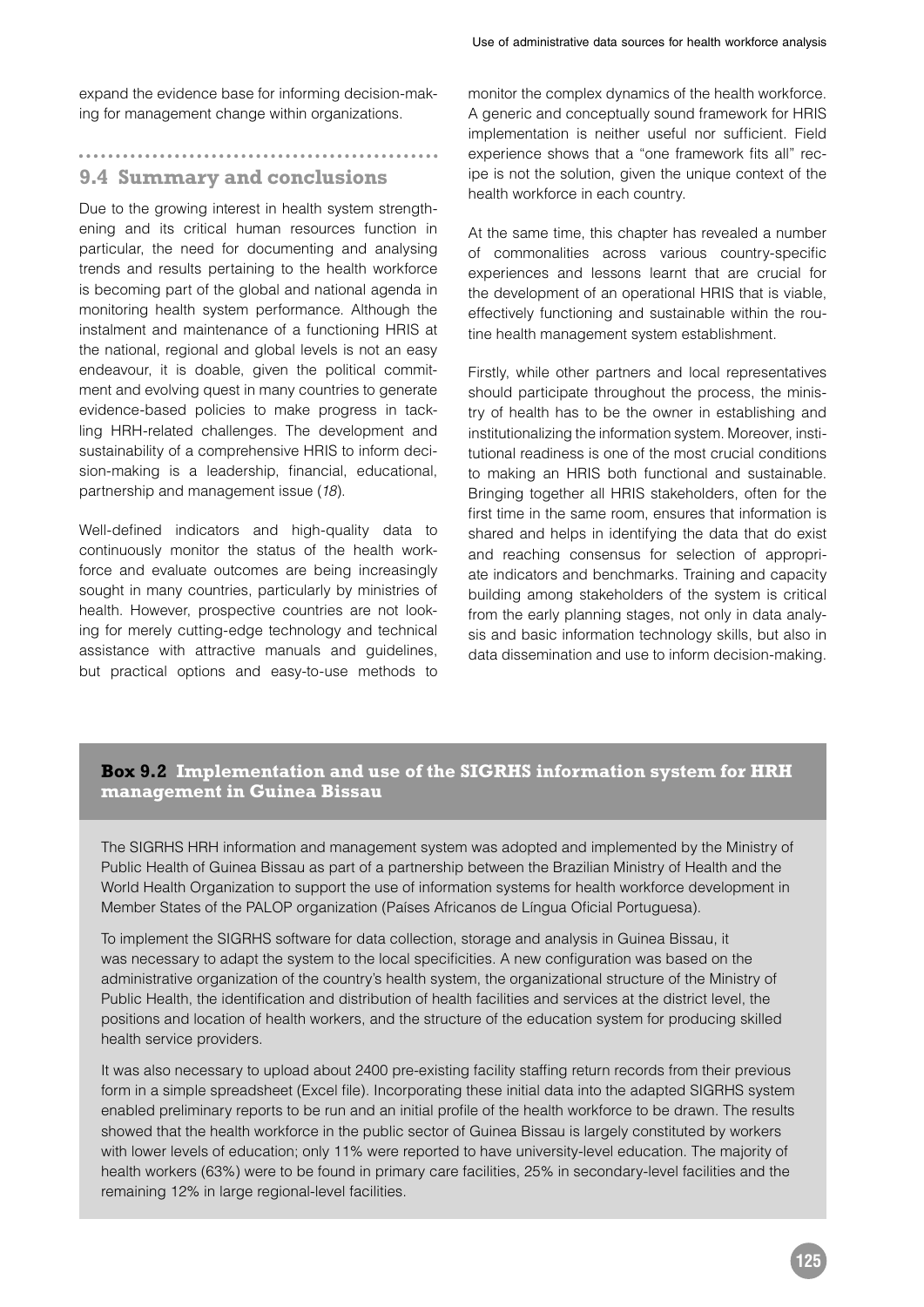A number of practicalities also need to be considered. The relevance of the HRIS for review of the national HRH situation critically depends on the quality of the data used to feed it. Dimensions against which to measure data quality include the validity, reliability, integrity, precision, truthfulness and timeliness of the system (19). As an example, data validity can be compromised when individual records are not updated upon retirement, emigration or death. While the development of the HRIS is ongoing, a formal evaluation plan for data quality would include comparing routine administrative data used for continuous monitoring to periodic survey or census data for purposes of validation. Another issue closely related to data quality is that of privacy and confidentiality. No data that can specifically identify individuals should be made accessible for public use. Even aggregate data sharing should only come through the permission of the responsible stakeholder.

While an idealized planned progression towards a complete and mature software solution was identified in this chapter, experience suggests that in some cases less is better, and patience is paramount to leave space and time for understanding, ownership and engagement before a solution is rushed in. In particular, although there are proprietary software solutions for HRIS, the choice of free and open source software offers significant advantages for sustainability at the country level where cost-effective solutions are essential (1). Open source solutions decrease the costs of implementation and ongoing maintenance of the HRIS, and provide a global community for support and continuous improvement. Many governments and health systems have elected to standardize on open source technologies and build the necessary capacity to support them in order to realize the benefits.

Unfortunately, some countries remain reluctant to make data publicly available for further analysis, notably in contexts of severe HRH shortages. It is highly recommended to link results of the information system to problem solving among experts in health workforce planning and management. Sharing consistent information is important so that improved human resources strategies can be compared and used by others. Intercountry knowledge sharing as part of the HRIS strengthening process provides models that help avoid repeating mistakes and standardizes HRH information and evidence across regions and countries. As will be further discussed in Chapter 12 of this Handbook, HRH observatories are one valuable mechanism that can be used for widely disseminating information and evidence for effective practices at the national, regional and global levels.

#### **References**

1. Global HRIS strengthening. Capacity Project (http:// www.capacityproject.org/hris, accessed 24 January 2009).

- 2. Hotz VJ et al,, eds. Administrative data for policyrelevant research: an assessment of current utility and recommendations for development. In: Report of the Advisory Panel on Research Uses of Administrative Data of the Northwestern University/ University of Chicago Joint Center for Poverty Research, 1998.
- 3. Everybody's business: strengthening health systems to improve health outcomes – WHO's framework for action. Geneva, World Health Organization, 2007 (http://www.who.int/healthsystems/strategy/ everybodys\_business.pdf, accessed 10 January 2009).
- 4. Confidentiality and security of HIV information. Joint United Nations Programme on HIV/AIDS (UNAIDS) (http://www.unaids.org/en/KnowledgeCentre/ HIVData/Confidentiality/default.asp, accessed 24 January 2009).
- 5. Bowen S, Zwi AB. Pathways to "evidence-informed" policy and practice: a framework for action. PLoS Medicine, 2005, 2(7) (http://medicine.plosjournals. org/archive/1549–1676/2/7/pdf/10.1371\_journal. pmed.0020166-L.pdf, accessed 24 January 2009).
- 6. Ministry of Health, Republic of Uganda (http://www. health.go.ug/, accessed 24 January 2009).
- 7. Global HRIS strengthening: iHRIS software suite. Capacity Project, 2008 (http://www.capacityproject. org/hris/suite, accessed 24 January 2009).
- 8. Mshana E. Addressing the human resources for health crisis in Uganda. Presented at the National Symposium on Developing Human Resources for Health hosted by the Uganda Ministry of Health, Kampala, 2–4 April 2006.
- 9. Ahmed HS. Monitoring and evaluation system of the Federal Ministry of Health: the current situation and future perspective. Sudanese Journal of Public Health, 2008, 3(1):39–40.
- 10. Sudan National Health Policy, 2006. Federal Ministry of Health of the Republic of the Sudan, 2006.
- 11. Instituto Brasileiro de Geografia e Estatística, Ministério do Planejamento, Orçamento e Gestão (http://www.ibge.gov.br/home/, accessed 24 January 2009).
- 12. Pierantoni CR. A informação para a gestão local de recursos humanos da saúde. In: Ministério da Saúde, Observatório de recursos humanos em saúde no Brasil. Rio de Janeiro, Editora Fiocruz, 2003.
- 13. Perez JRP. Avaliação do processo de implementação: algumas questões metodológicas. In: Rico EM, ed. Avaliação das políticas sociais: uma questão em debate. São Paulo, Cortez, 1999.
- 14. Pierantoni CR, Viana AL. Avaliação de processo na implementação de políticas públicas: a implantação do Sistema de Informação e Gestão de Recursos Humanos em Saúde (SIG-RHS) no contexto das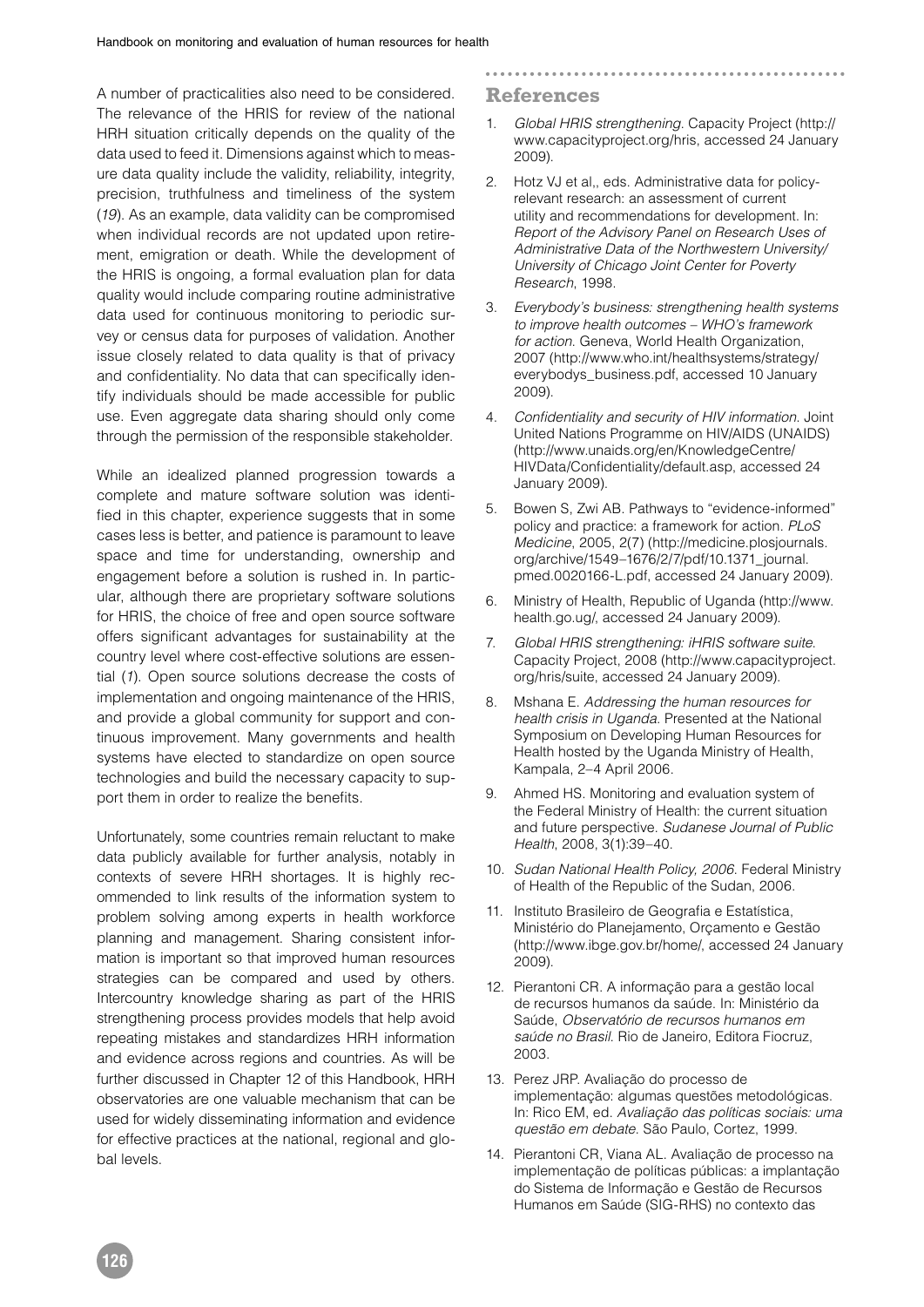reformas setoriais. Physis: Revista de Saúde Coletiva, 2003, 13(1):59–92.

- 15. Pierantoni CR. Reformas da saúde e recursos humanos: novos desafios x velhos problemas. Uma estudo sobre recursos humanos e as reformas recentes da política nacional de saúde [doctoral thesis]. Rio de Janeiro, Universidade do Estado do Rio de Janeiro, 2000.
- 16. Programa de Qualificação e Estruturação da Gestão do Trabalho e da Educação no Sistema Único de Saúde: ProgeSUS. Ministry of Health of Brazil, 2007 (http://www.saude.gov.br, accessed 24 January 2009).
- 17. Department of Health Planning and Administration: Workstation of the Health Human Resources Observatory Network, Social Medicine Institute, University of the State of Rio de Janeiro (http://www. obsnetims.org.br, accessed 24 January 2009).
- 18. World Health Organization. Strengthening national and subnational departments for human resources development. Health Workforce Development Series, Issue 1. Cairo, World Health Organization Regional Office for the Eastern Mediterranean, 2008 (http://www.emro.who.int/dsaf/dsa954.pdf, accessed 24 February 2009).
- 19. Selvaggio MP. Producing good data: data quality management. Presented at the professional development workshops prior to the South African Monitoring and Evaluation Association (SAMEA) Conference, Gauteng, 26–28 March 2007.